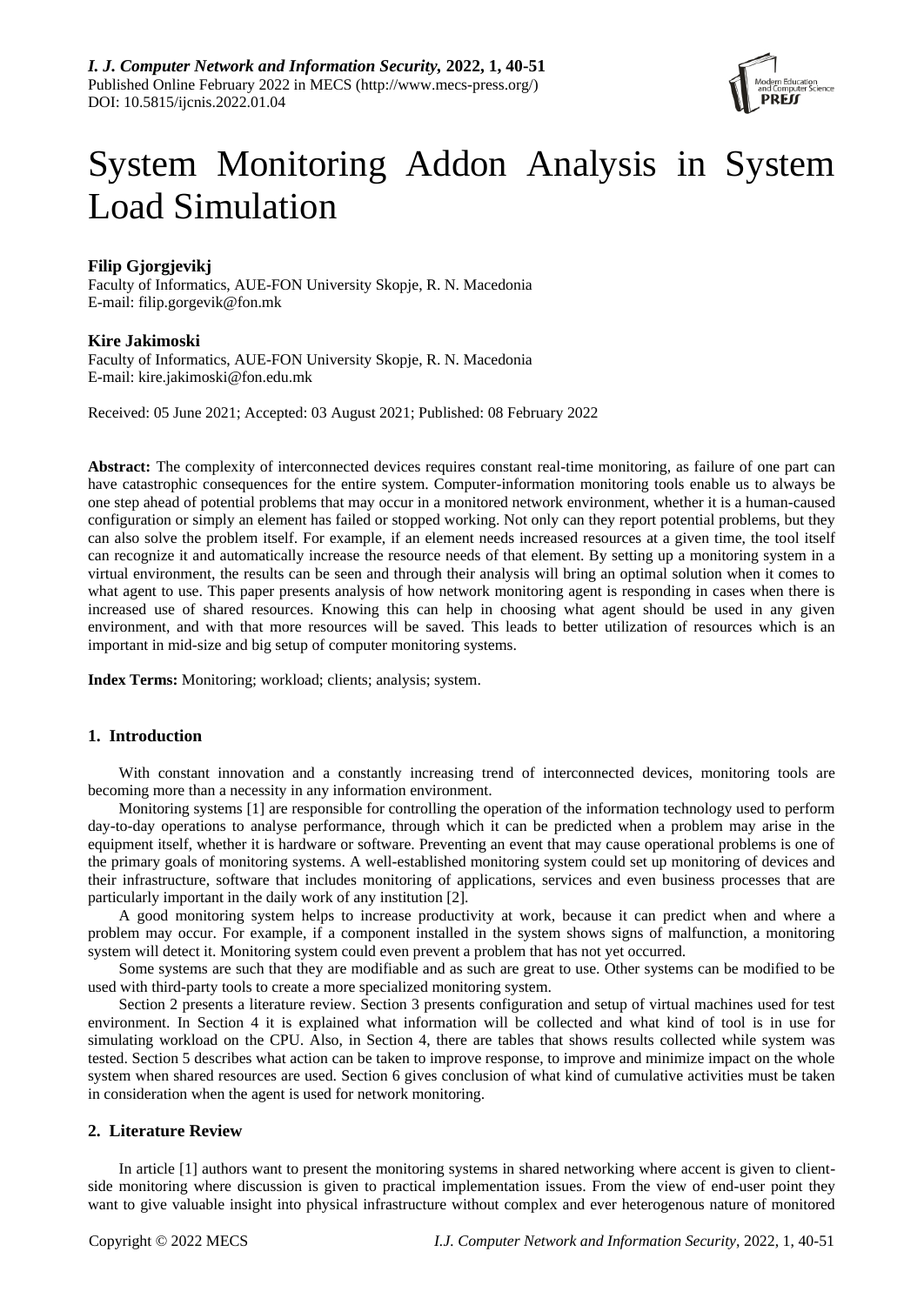devices. SNMP (Simple Network Messaging Protocol) still plays a vital role in any system monitoring applications. Authors in article [2] maintain the focus on Nagios evolution, as an open-source flexible monitoring tool for enterprises. Their work relies on previous work done within the UC Labs, where a new object is added to the management information base.

Articles [3,4,5] focus on Internet of Things concepts and solutions. Authors using the new concepts and technologies try to find a solution to common problems that are involved in everyday life. One of the authors says that the smarter world is a result of the smarter technology. The Internet of things concept is very dependable of system monitoring tools, as all these new added elements need to be monitored to see if they are working as it supposed to be. IoT (Internet of Things) concept will have a big benefit if the utilization of a well utilized monitoring system. The Internet of Things refers to ubiquitous end devices and facilities, including sensors with intrinsic intelligence, mobile terminals, industrial systems, building control systems, home intelligence devices, video surveillance systems, externally enabled, such as RFID-attached assets, individuals and vehicles carrying wireless terminals.

In [6] the main motive of the authors is to alert the network administrator by methods like SMS or E-mail in case of any failure in the network. This helps in securing the network by alerting the potential issues in real time.

One feature that makes the monitoring system a must have for every serious organization is proactive monitoring. Proactive monitoring using prediction [7] and monitoring agent [8] helps when we have set goals and whether they are achieved or not. The process of software defect prediction has been focused on by many researchers in the last decade. However, improving the prediction accuracy has always been the main concern [9]. For example, monitoring systems can show how much of the total potential of the hardware and software is used in an organization.

When setting up a monitoring system, care should always be taken about what should be monitored and whether the right monitoring system has been selected. In this book [10], authors are explaining in details setting up and using Nagios monitoring system.

Every additional software installed on an already configured and working machine adds adional workload on CPU. CPU workload shows the number of instruction actuality executed by the processor through a given phase or at a certain time. This statistic shows a need for a rise in processing power of the CPU when it is loaded all the time, or a reduction in processing power if CPU usage drops under a certain threshold. Additional routine developments can be gained for the similar amount of series required by an instruction for effective implementation. This can be enhanced by refining code effectiveness as authors describe in [11] and [13]. In [12] authors want to bring closer virtualization technology used for implementation of cloud computing when migration is done in online and offline mode. They conclude that downtime is less when migration is done during live migration, compared with offline migration.

Authors in article [14] make measurements of input-output performance of different file storage systems using five different configurations of SSD hard drive using different RAID levels. Article [18] gives concept of smart SSD that is used with the code that can be initiated inside the ssd drive, to take advantage of high internal bandwidth that SSD can provide.

Great growth in devices that are part of computer networks brings an increased use of system monitoring applications as authors describe in [15]. Their focus is SNMP service, and they do a comparison between different network monitoring systems, Nagios, and WhatsUp Gold. They conclude that Nagios is a better option for companies to remain competitive in area network monitoring with little investments. In article [17] authors are saying what is important when monitoring system is implemented from the point of the health services that can be seen on a dashboard. In their paper they describe the capabilities of dashboards to present heterogeneous metrics, side by side, regardless of their origin. The proof of concept in this is a tool that has been designed and implemented.

In [19] authors are saying that even that SSD drives are faster than ever, and of course faster than regular spinning disk hard drive, RAM disk are still the fastest I/O devices for data [20]. Problem with ram disks is that their memory is volatile on power outage. But using a hybrid RAM/SSD drive will be a great solution for devices that need fast I/O as well as memory that could be kept after power lost.

#### **3. Configuration and Methods**

Well-implemented monitoring system saves money and time. For example, if we look from a software point of view, when monitoring a website, the system notices that loading certain data takes longer than usual. Then, the system itself alerts and sends data that something is wrong with the website.

Simulation is executed on virtual machines that are attached to main host. The main host machine has the following configuration:

- CPU 8th Gen. Intel i7 CPU
- $RAM 16 GB$
- $SSD 480$  GB

All virtual machines are preconfigured separately. This is done because all virtual machines start at the same point, and only the agent is modified. This approach was taken because reconfiguration on a machine can leave parts from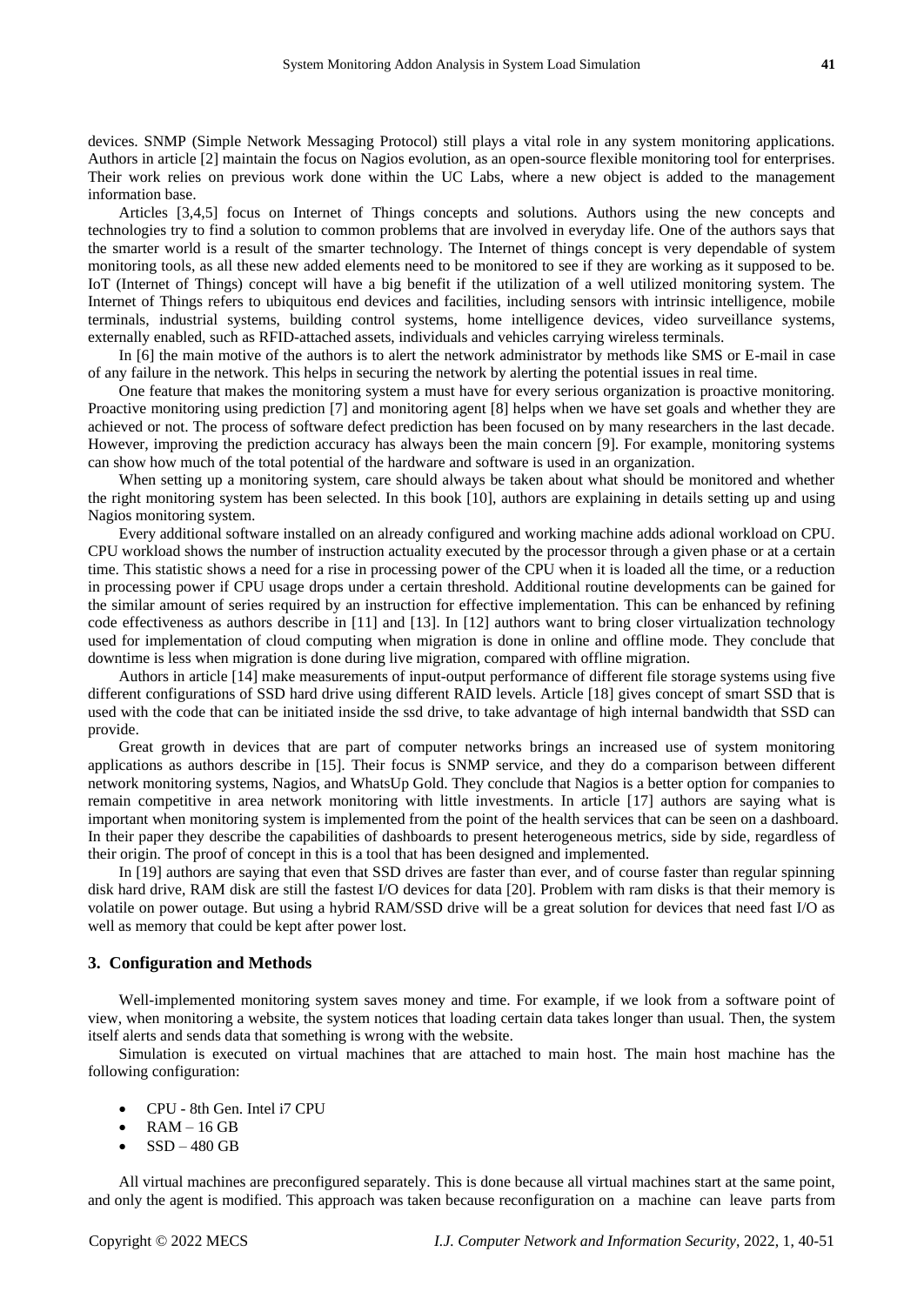other agent and can interact with stability of the system that measurements are taken from.

Methodology that has been used for the preparation of the tables is taken from an average of three measurements for a given load at the highest peaks. The measurement will be done in a span of 5 minutes when a CPU is on specific workload. This study was performed by collecting data when client machine has no additional workload in first case, then when artificial workload is added and CPU is at 50% load and 80% load. In any specific workload, the measurement that is taken is the one with the highest pick when CPU is at artificial workload.

Each virtual machine in Table 1 is setup with default installation of Windows 7 or Windows 10 operating system. The server itself is hosted on CentOS operating system, because Nagios cannot be directly installed on Windows operating system. This is when existing server is moved into a virtual environment [12]. Minimum specification is suggested by the authors in [13] for the host operating system. One virtual processor with an operating frequency of 2.21 Ghz is assigned to perform the tasks and it is quite enough for a test environment, where the capabilities of the system itself are tested. An exception is made only for the server itself, that has two assigned cores. This is done to have a greater response to requests that he sends himself using active monitoring, or to be able to receive data that is only sent to him through passive monitoring.

They have a virtual SSD hard drive with a capacity of 40 GB. An SSD hard drive is chosen because a regular hard drive with a rotating drive is slow, given that several virtual machines are mounted on a single drive. As authors in [14] suggest that SSDs are far superior compared to the traditional mechanical hard disks. 2 GB of working memory on each host is quite sufficient, because no additional applications are installed except the minimum required to make the analysis. Each host has its own fixed IP address, which is set manually, so that it is always available at the same address.

| Name, OS                  | <b>CPU</b> count | Hard Disk (GB) | <b>RAM</b> memory (MB) | <b>IP Address</b> | <b>Agent installed</b> |
|---------------------------|------------------|----------------|------------------------|-------------------|------------------------|
| client1, Win10            |                  | 40             | 2048                   | 192.168.1.101     |                        |
| client <sub>2</sub> .Win7 |                  | 40             | 2048                   | 192.168.1.102     | <b>SNMP</b>            |
| client3.Win10             |                  | 40             | 2048                   | 192.168.1.103     | <b>NCPA</b> Active     |
| client4.Win10             |                  | 40             | 2048                   | 192.168.1.104     | <b>NCPA</b> Passive    |
| client5.Win10             |                  | 40             | 2048                   | 192.168.1.105     | $NSC++$ Active         |
| client6. Win10            |                  | 40             | 2048                   | 192.168.1.106     | $NSC++Passive$         |
| NagiosXI, CentosOS 7      | ◠                | 40             | 2048                   | 192.168.1.91      | <b>NCPA</b> local      |

Table 1. Virtual machines configuration

Fig.1 shows the virtual environment design for testing. It consists of six client operating systems and one server operating system.



Fig.1. Layout of virtual machines

Client 1 – view: virtual machine is used for browsing through a web browser and displaying the results. This is done so that the server and the virtual machine being tested do not have additional loads on it. It is done by another independent machine, in this case client 1-view. Machines from client 2 to client 6 are installed in the same way as can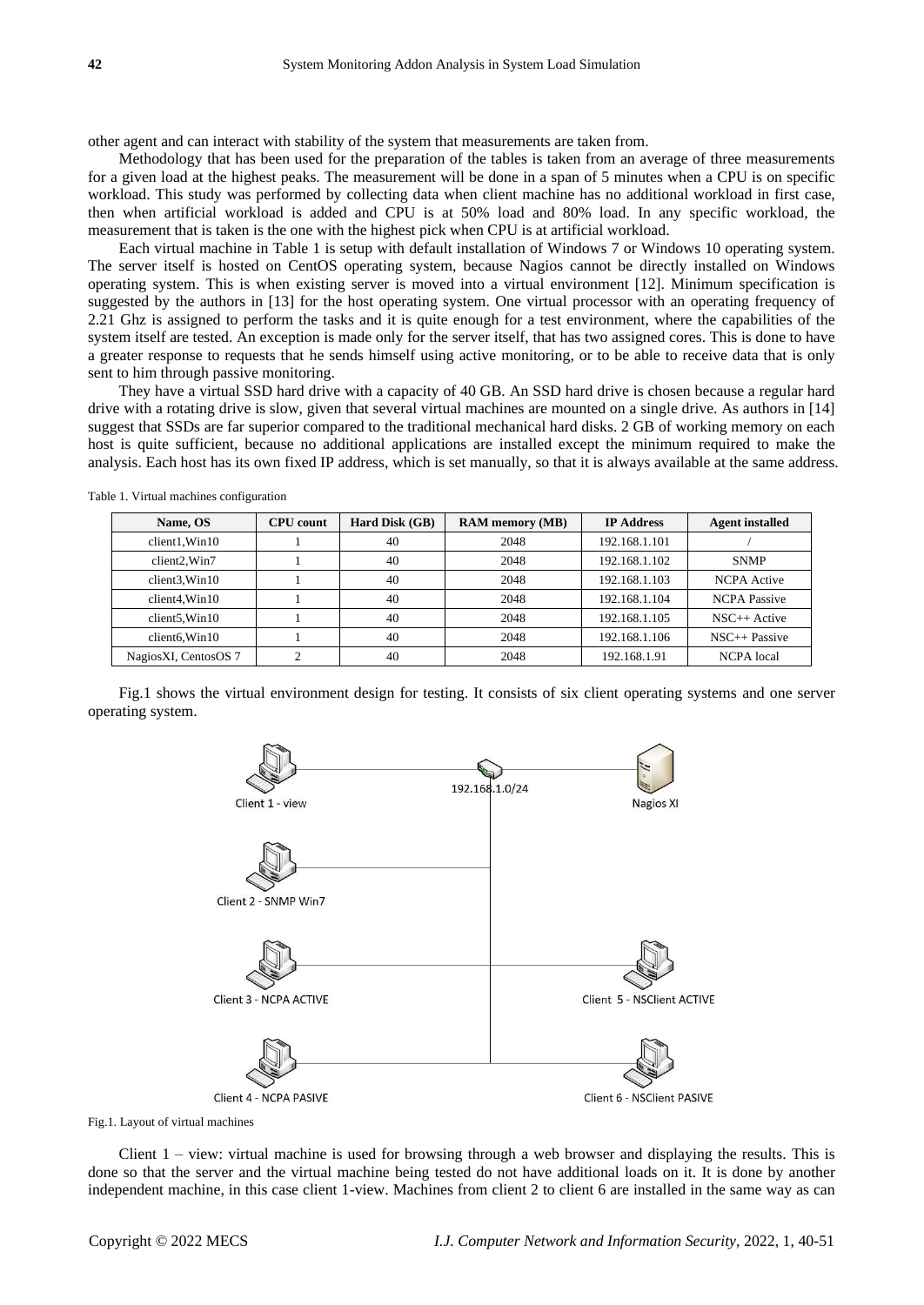be seen in Table 1. This means that they have the same hardware performance with the same amount of RAM, the same hard drive capacity, and the same processor. The only difference is what agent they have installed on them. This is done to have an equal load from the operating system itself.

For best results and without interruption in measurements, only server and VM with specific agent is active when measurements are taken. Closed environment is created, without outside interaction, in order to produce clean results from the simulations.

# **4. Workload Simulation and Results**

Computer systems are one of the main components in performing daily tasks in companies, educational institutions, or state institutions. The personal computer that people work with is especially important to be functional. To detect a problem before a potential operational disaster occurs, it is necessary to use computer network monitoring systems.

Additional workload is not only added to CPU itself, but also on other hardware components in the given configuration. Memory workload is also important as CPU workload. Particularly program or instruction wants some memory to stock momentary or lasting data and to do intermediate computation. The memory workload regulates the memory usage of the whole system over a specified period or at a specific time. Paging and segmentation actions use a lot of virtual memory, thus incising the use of central much needed memory. Once the number of a programs being performed become so large, the memory workload is a bottleneck for the performance. This indicates that more memory is desired or programs need to be managed in a better way.

By collecting and analyzing data, it will be seen which client achieves the best time. VM will be throttled with additional CPU utilization for simulation. Results will be measured at:

- No extra workload on client's machines.
- With 50% workload on client's machines.
- With 80% workload on client's machines.

As example, when the CPU is at 50% load, the three picks' usages are taken, and average value is representing that measurement. This is done because primary and qualitative data is taken from simulation and is written in tables for further analysis. Data collected is descriptive, that means that no modifications has been done.

The quantity of work performed by a component in an agreed period, or the normal volume of work handled at specific instant of time is called workload. The amount of work controlled by an object provides an approximation of the efficiency of that object. In computer science, this is referring to computer capability to handle and execute work. Computer parts such as servers or other systems are frequently allocated an expected workload upon creation. Examination of their performance related to the workload that was expected is then showed over time.

These analyses are needed to see which client will give better results and under what conditions. A software tool that will simulate CPU load is called CPU Grab Ex. This software tool works quite simply, just by adjusting the required percentage to get the desired load and running it. The tool gives the CPU performance calculations and thus simulates the workload on the CPU.

- RTA Round trip average (time)
- PL Packet loss (percent)
- RTMAX Round trip max (time)
- RTMIN Round trip min (time)

RTA is the time it takes to send for verification and receive feedback. This means that you can measure the total time it takes to send and receive. PL presents the percentage of the packets that are lost when they travel from the server to the client and back. Usually in the tests here the value is zero or one hundred precents. Zero is obtained because the connection is not loaded, and if 100% are obtained it means that all packets are lost and it is a sign that either the client is unavailable, incorrectly configured, or turned off. RTMAX - represents the maximum time it takes for the server to send verification and receive feedback. RTMIN - is the shortest time it takes the server to send verification and get feedback. Time is expressed in ms (milliseconds). So, this result means how many milliseconds it takes the server to send verification and receive feedback.

## *4.1. SNMP*

SNMP approach when choosing a monitor is sometimes a good choice because it is built-in and does not need to be further installed or configured. The server simply downloads the already available information from the monitored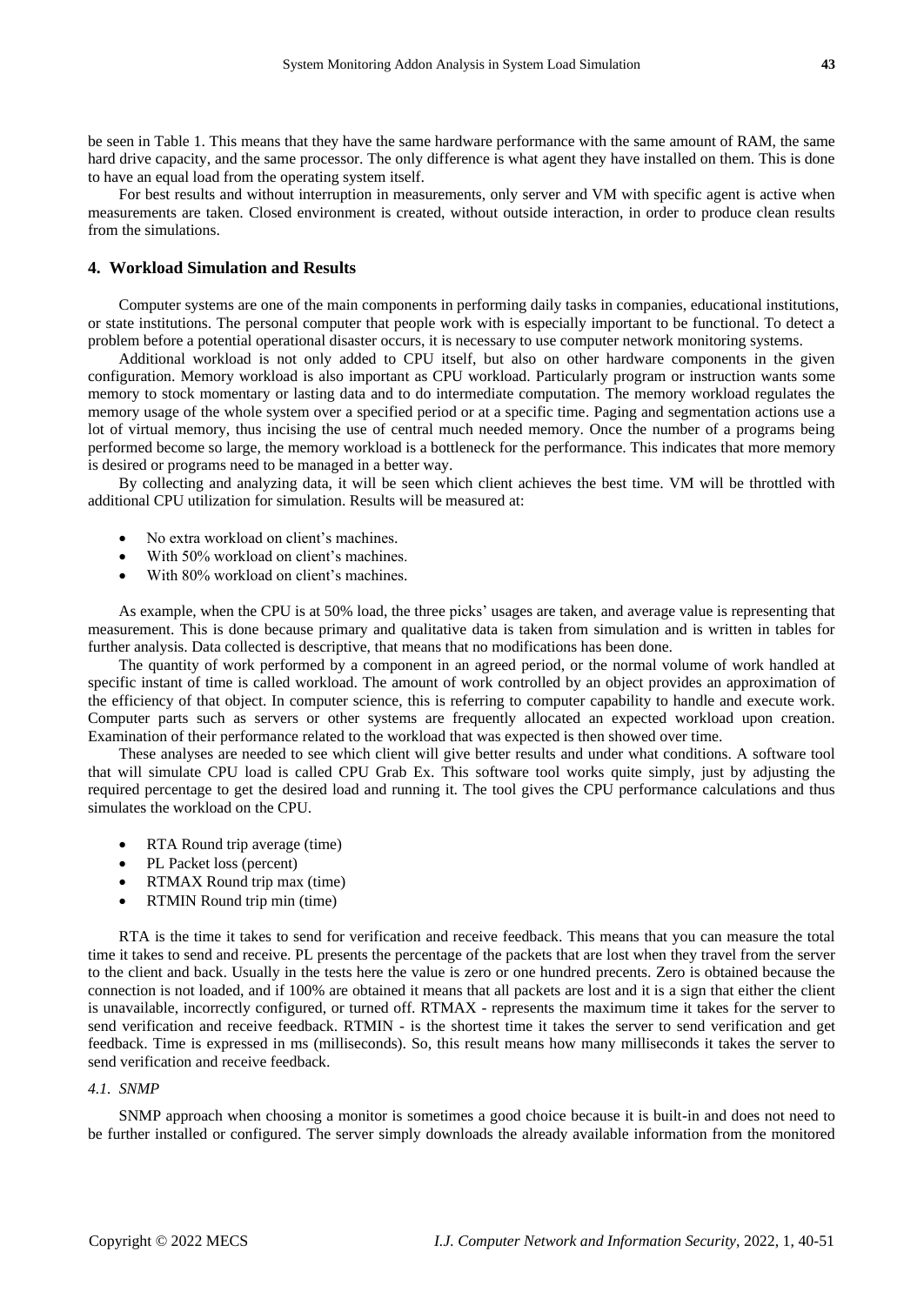system. Nagios does support SNMP [15] probing via the use of the check\_snmp plug-in. This is especially important for systems where the installation of additional agents is prohibited. SNMP can be said to be less secure than other agents. But with good configuration with rule sets by which SNMP can only read information without being able to change, security is on a solid level. It is also always advisable to use version 3 where protection is added to prevent information from spilling out while being transmitted from the server to the client and vice versa.

Table 2. Average in normal operation (SNMP)

| No Extra Workload         | <b>RTA</b> | PL | <b>RTMAX</b> | <b>RTMIN</b> |
|---------------------------|------------|----|--------------|--------------|
| <b>First Measurement</b>  | 0.322      |    | 0.399        | 0.252        |
| <b>Second Measurement</b> | 0.304      |    | 0.417        | 0.216        |
| Third Measurement         | 0.324      |    | 0.399        | 0.280        |
| Average                   | 0.316      |    | 0.405        | 0.249        |

Table 2 content is when the client is just turned on and there is no extra load. The RTA average is 0.316 milliseconds. RTMAX in this case ranged from 0.399 to 0.417 with an average of 0.405 milliseconds. RTMIN measurement is from a minimum of 0.216 milliseconds to a maximum of 0.280 milliseconds. The average of three measurements is 0.249 milliseconds. Table 3 presents results obtained with 50% workload on client's machines:

Table 3. 50% average load (SNMP)

| 50% Workload             | <b>RTA</b> | PL | <b>RTMAX</b> | <b>RTMIN</b> |
|--------------------------|------------|----|--------------|--------------|
| <b>First Measurement</b> | 0.403      |    | 0.555        | 0.319        |
| Second Measurement       | 0.363      |    | 0.482        | 0,288        |
| Third Measurement        | 0.328      |    | 0.496        | 0.186        |
| Average                  | 0.364      |    | 0.511        | 0.264        |

At 50% CPU load, the average RTA is 0.365 milliseconds, with a minimum of 0.328 milliseconds to a maximum of 0.403 milliseconds. RTMAX at 50% load ranged from 0.555 to 0.482 with an average of these three measurements of 0.511 milliseconds. RTMIN measurement is from minimum of 0.186 milliseconds to maximum of 0.319 milliseconds. The average of three measurements is 0.264 milliseconds. For comparison, when there is no load, time is almost the same, and sometimes even smaller. With 80% workload on client's machines results are shown in Table 4.

| Table 4.80% average load (SNMP) |  |  |  |
|---------------------------------|--|--|--|
|---------------------------------|--|--|--|

| 80% Workload              | <b>RTA</b> | PL. | <b>RTMAX</b> | <b>RTMIN</b> |
|---------------------------|------------|-----|--------------|--------------|
| <b>First Measurement</b>  | 0.368      |     | 0.720        | 0.247        |
| <b>Second Measurement</b> | 0.454      |     | 0.973        | 0.297        |
| Third Measurement         | 0.469      |     | 0.663        | 0.381        |
| Average                   | 0.430      |     | 0.785        | 0.308        |

For the 80% CPU load, it is normal to increase the values, because the CPU resources are busy and there are fewer free resources left to perform the tasks. The minimum RTA is 0.368 and the maximum is 0.469 milliseconds, while the average of the three measurements is 0.430 milliseconds. RTMAX in this case ranged from 0.973 milliseconds to 0.663 milliseconds with an average of 0.785 milliseconds, which compared to other measurements without and with 50% load, is expected to increase. RTMIN is from a minimum of 0.247 milliseconds to a maximum of 0.381 milliseconds, and the average of three measurements is 0.308 milliseconds.

Regarding Fig. 2 when the resources for one thing increase (in this case when increasing the CPU resource), there are less resources for work in the other parts of the system. So, when CPU usage increased, RTA remained the same, even at 50% load it improved. Anyway, RTMAX and RTMIN changed dramatically and in this case the maximum return signal time doubled, but at the same time the system compensated by halving the minimum return signal time.

The graph in Fig. 3 visually represents the time it takes to execute the server request and receive the information back.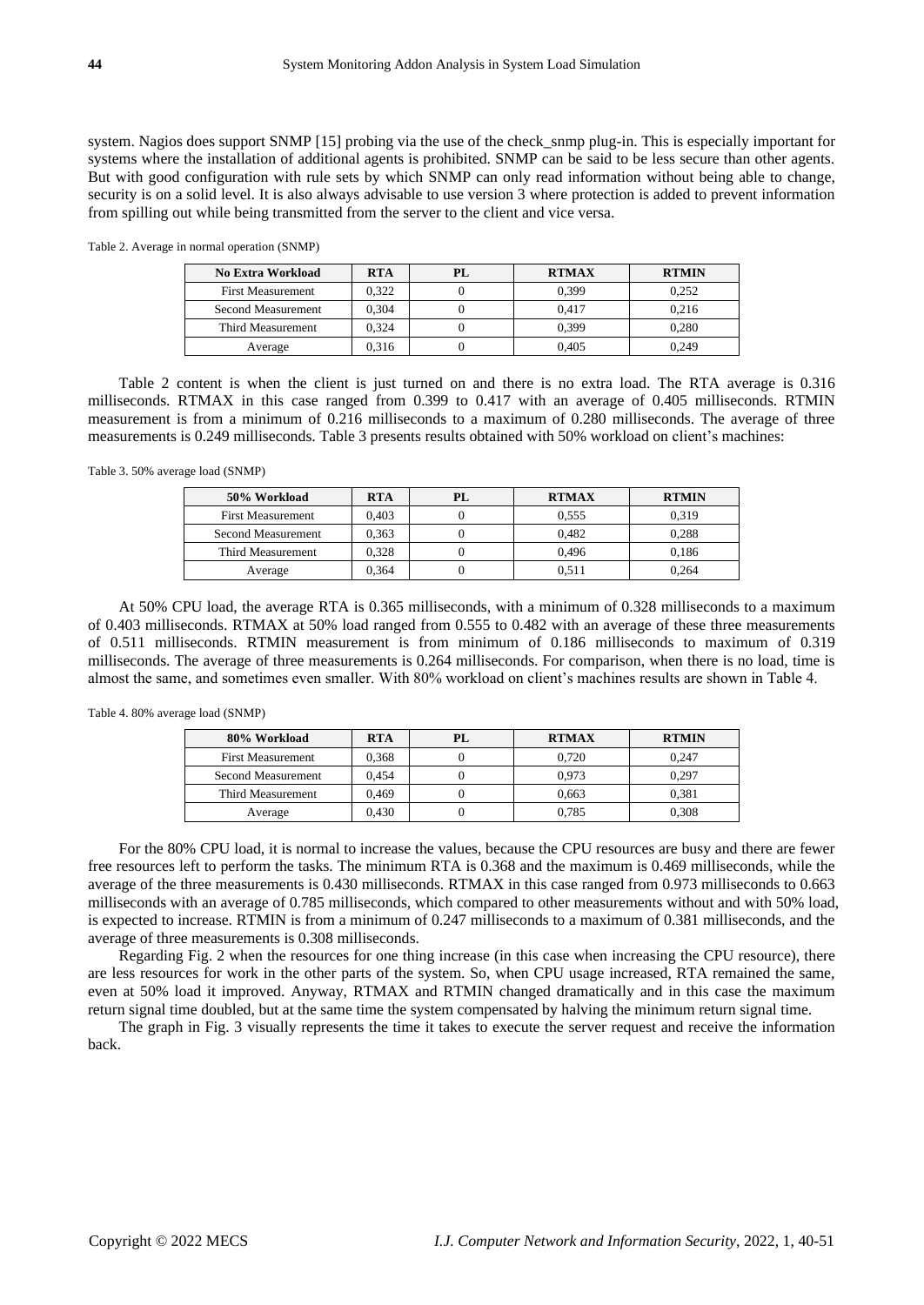

192.168.1.102: HOST

Fig.2. Print screen from server for comparison with ping command.



Fig.3. Print screen from server for comparison with ping command

#### *4.2. NCPA*

After installing the NCPA [16] agent, it immediately starts working without much configuration. To modify the sending time of checks, the configuration file is modified. The default check is five minutes, in this case it is modified to do one-minute checks. All checks are made on a restarted server and client, so that there are no extra burdens such as longer client work or server. With no extra workload on client's machines is shown Table 5:

| No Extra Workload        | <b>RTA</b> | $\mathbf{P}$ | <b>RTMAX</b> | <b>RTMIN</b> |
|--------------------------|------------|--------------|--------------|--------------|
| <b>First Measurement</b> | 0.452      |              | 0.660        | 0.359        |
| Second Measurement       | 0.482      |              | 0.752        | 0.377        |
| Third Measurement        | 0.446      |              | 0.605        | 0.368        |
| Average                  | 0.460      |              | 0.672        | 0,368        |

The minimum at RTA is 0.446 while the maximum is 0.482, with an average of 0.460. RTMAX when measuring showed a result of 0.605 minimum time and maximum 0.752. The average is 0.672 milliseconds. RTMIN with a minimum time of 0.359 and a maximum time of 0.377 milliseconds. The average load rate of 50 percent on the RTMIN is 0.368 milliseconds. With a CPU load of 50 percent, a simulation is performed in order to increase the performance of the CPU, which plays a major role in reading data and returning to the server. With 50 percent workload on client's machines is shown in Table 6: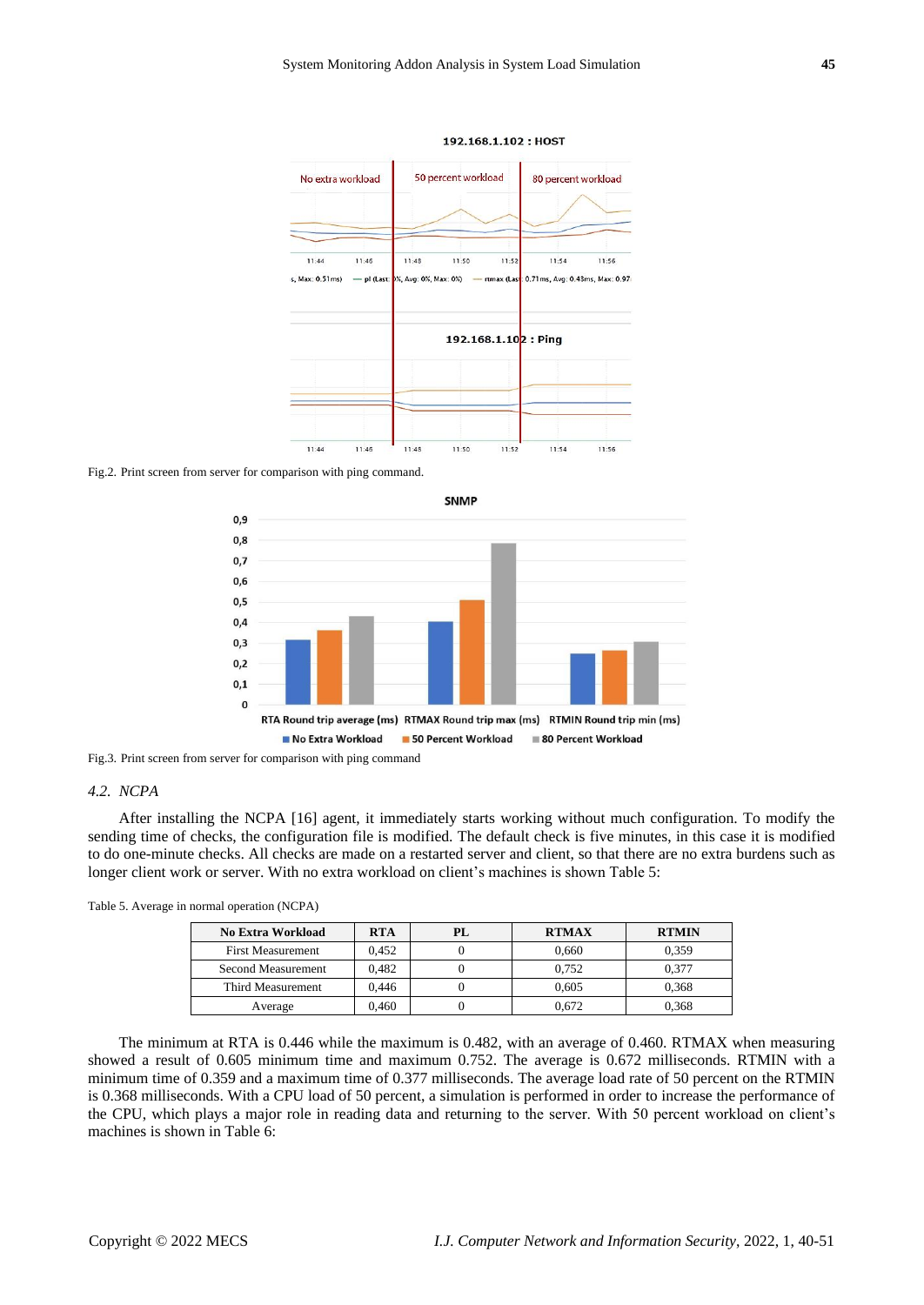Table 6. 50% average load (NCPA)

| 50% Workload             | <b>RTA</b> | PL | <b>RTMAX</b> | <b>RTMIN</b> |
|--------------------------|------------|----|--------------|--------------|
| <b>First Measurement</b> | 0.595      |    | 0.863        | 0.506        |
| Second Measurement       | 0.481      |    | 0.964        | 0.340        |
| Third Measurement        | 0.442      |    | 0.775        | 0.337        |
| Average                  | 0.506      |    | 0.867        | 0.394        |

With a CPU load of 50%, the RTA has a minimum time of 0.442 milliseconds and a maximum of 0.595 milliseconds. The average here is 0.506 milliseconds. RTMAX shows a maximum time of 0.964 milliseconds and a minimum time of 0.775 milliseconds, while the average is 0.867 milliseconds. RTMIN average value is 0.394 milliseconds, with a maximum measured time of 0.506 milliseconds and a minimum time of 0.337 milliseconds. At 80% CPU load, the time it takes for the server to send a request and receive an increase can be seen in Table 7.

Table 7. 80% average load (NCPA)

| 80% Workload             | <b>RTA</b> | PL | <b>RTMAX</b> | <b>RTMIN</b> |
|--------------------------|------------|----|--------------|--------------|
| <b>First Measurement</b> | 0.568      |    | 0.820        | 0.431        |
| Second Measurement       | 0.561      |    | 0.952        | 0.367        |
| Third Measurement        | 0.364      |    | 0.675        | 0.255        |
| Average                  | 0.498      |    | 0.816        | 0.351        |

In this case, too, the results are as expected, so the RTA minimum time value is 0.364, while the maximum value is 0.569 milliseconds with an average of 0.498 milliseconds. When it comes to RTMAX and RTMIN, results are also expected. RTMAX with minimum and maximum values of 0.675 and 0.952 milliseconds, while the average is 0.816 milliseconds. From the graph of Fig. 4 visually is shown the time expressed in milliseconds



#### Fig.4. NCPA chart

#### *4.3. NSClient++*

NSClient++ is one of the most versatile agents for network monitoring. The client side is installed with NSClient++ which act as Nagios service for the client side and send data to the Nagios Server [17]. With no extra workload on client's machines is shown in the Table 8:

| Table 8. Average in normal operation $(NSClient++)$ |  |  |
|-----------------------------------------------------|--|--|
|-----------------------------------------------------|--|--|

| No Extra Workload        | <b>RTA</b> | PL) | <b>RTMAX</b> | <b>RTMIN</b> |
|--------------------------|------------|-----|--------------|--------------|
| <b>First Measurement</b> | 0.424      |     | 0.550        | 0.335        |
| Second Measurement       | 0.426      |     | 0.576        | 0.340        |
| Third Measurement        | 0.382      |     | 0.533        | 0.268        |
| Average                  | 0.411      |     | 0.553        | 0.314        |

From Table 8, which presents the results obtained during normal operation, without load it can be seen that the RTA averages 0.411 milliseconds, while the maximum and minimum measured times are 0.426 and 0.382 milliseconds. RTMAX with an average of up to 0.553 milliseconds and that minimum measured time is 0.533 and maximum 0.576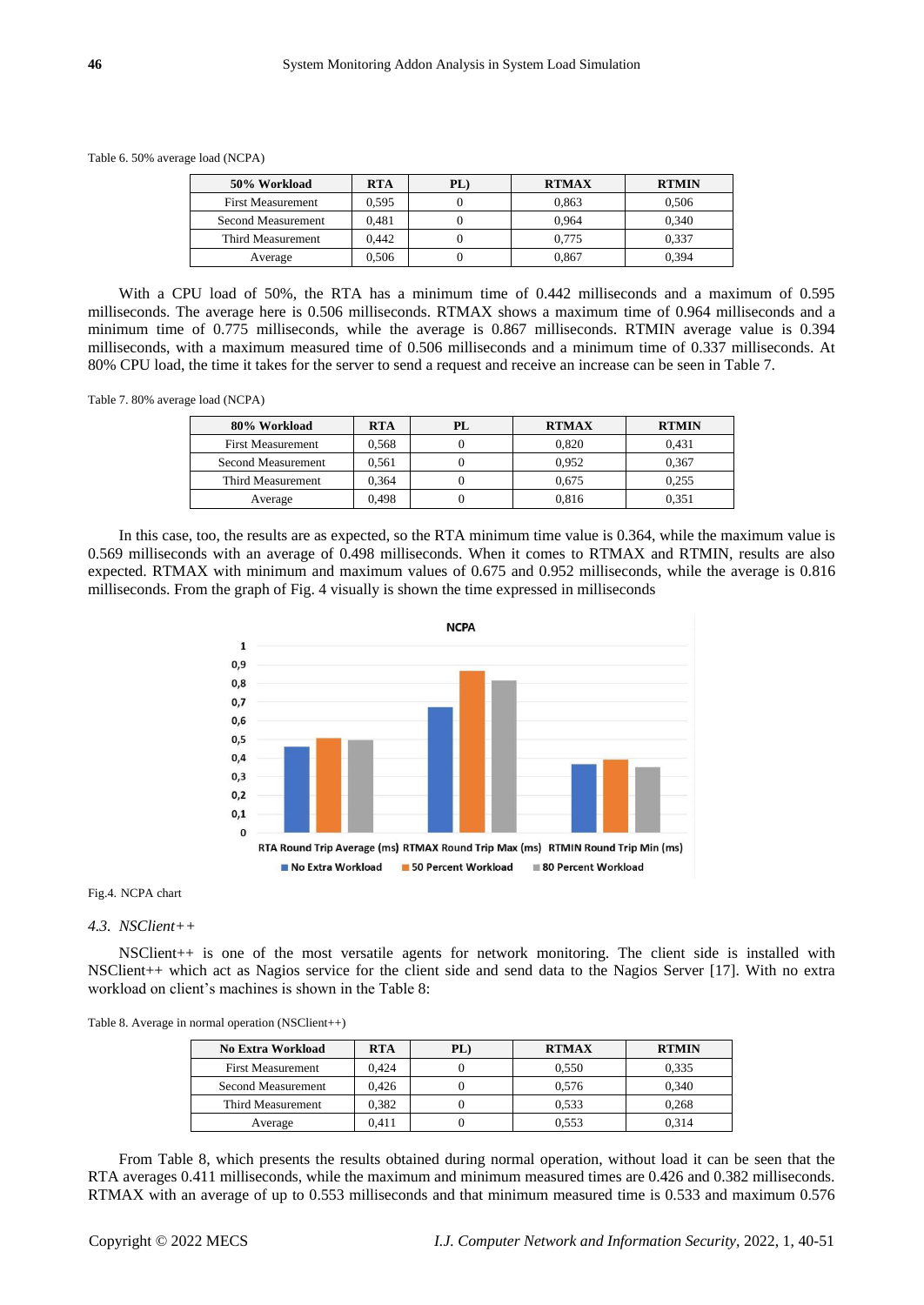milliseconds. RTMIN averages 0.314 milliseconds, while the maximum and minimum response times here are 0.340 and 0.268 milliseconds. Table 9 shows results with 50% workload on clients' machines.

Table 9. 50% average load (NSClient++)

| 50% Workload             | <b>RTA</b> | PL | <b>RTMAX</b> | <b>RTMIN</b> |
|--------------------------|------------|----|--------------|--------------|
| <b>First Measurement</b> | 0.404      |    | 0.805        | 0.244        |
| Second Measurement       | 0.430      |    | 0.737        | 0.259        |
| Third Measurement        | 0.442      |    | 0.813        | 0.241        |
| Average                  | 0.425      |    | 0.785        | 0.248        |

NSClient ++ with a load of 50% showed RTA results with an average of 0.425 milliseconds, while the minimum and maximum times are 0.404 and 0.442 milliseconds. RTMAX time averages 0.785 milliseconds with a minimum measured time of 0.737 and a maximum time of 0.813 milliseconds. RTMIN averages 0.248 milliseconds, while the minimum and maximum measured times are 0.241 and 0.259 milliseconds. Table 10 shows 80% workload on clients' machines.

Table 10. 80% average load (NSClient++)

| 80% Workload             | <b>RTA</b> | PL | <b>RTMAX</b> | <b>RTMIN</b> |
|--------------------------|------------|----|--------------|--------------|
| <b>First Measurement</b> | 0.520      |    | 1.066        | 0.342        |
| Second Measurement       | 0.720      |    | 0.982        | 0.309        |
| Third Measurement        | 0.568      |    | 0.919        | 0.432        |
| Average                  | 0.603      |    | 0.989        | 0.361        |

When it comes to 80 percent CPU load, the average RTA time is 0.603 milliseconds. The minimum time measured is 0.520 milliseconds and the maximum is 0.720 milliseconds. RTMAX time measured at 80 percent CPU load averages 0.989, while minimum and maximum times are 0.919 and 1.066 milliseconds. RTMIN records an average time of 0.361 milliseconds, with a minimum time of 0.309 and a maximum time of 0.432 milliseconds. From the graph of Fig. 5, visually can be seen the time expressed in milliseconds.



Fig.5. NSClient++ chart

### **5. Analysis and Improvement**

Best application tends to use substantial period collecting input and creating output. As a result, the job of inputoutput mixtures on system must be examined carefully to confirm that suitable load performance limitation is always met. An amount on the number of inputs collected by a system and the number of outputs created over a specific period is named as input-output workload.

For result analysis we will first look at the RTA Round trip average (ms) parameter. From the graph on Fig. 6 we will see the comparative values obtained during the simulation of the agent's work.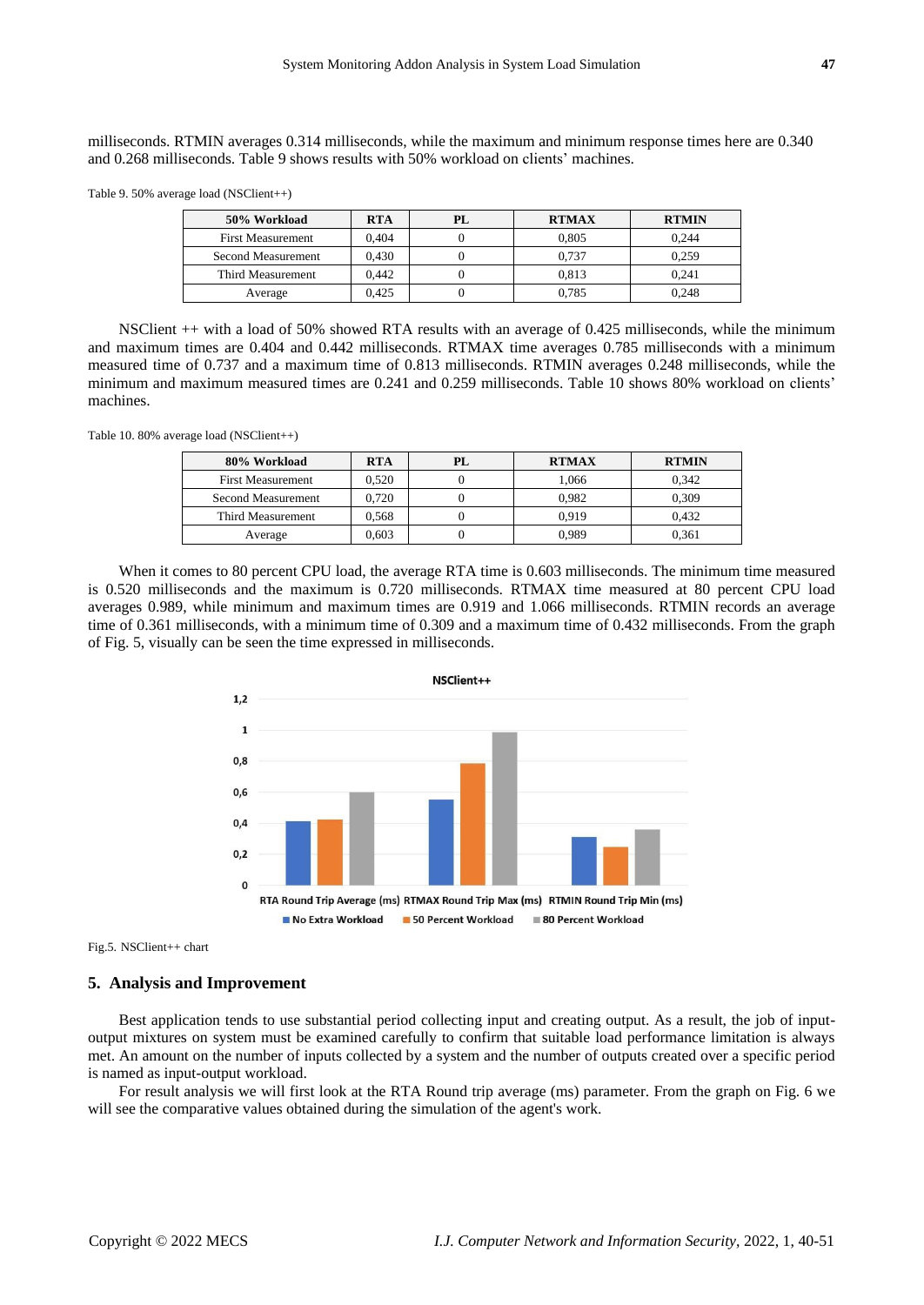

Fig.6. RTA round trip average (ms) chart

Comparative analysis in this paper is done by using the performance parameters on each virtual machine that has been monitored. This is further analysed whit detailed description. Normal operation is when system in this case the CPU is in minimum usage stage. This means that CPU has done all the operation that was given for calculation, and no further instruction is given.

During normal operation, without CPU load, the best results are visible in the SNMP agent, while the weakest results are in the NCPA agent. With 50% CPU usage, the results are the same as during normal operation, so SNMP and NSClient ++ have better results than NCPA. When CPU usage comes to 80%, there will be a downtime in NSClient ++ agent, while there is an improvement in results for NCPA agent. SNMP has the best results here as well. The good results of SNMP are since it is built into the system itself, but with a lack of modification, NCPA would still be the best agent application solution. To get improved results, it is necessary to act on both the server and the client. For clients, as hard drives it is necessary to use SSD hard drives. SSDs have 10 times faster data access than regular rotating disks. The same goes for servers. By replacing ordinary hard drives with SSDs, it dramatically increases the read and write performance. SSD technology has advanced to reverse the widening trend of performance gap between processors and storage devices [18].

When it comes to programs that have a very large number of read and write operations, such as monitoring programs that receive information at thousands of nodes per second, it is best to use RAM disks. This kind of disks are especially recommended for the Central Monitoring Server [19,20].

The media used in the physical network that is installed also plays a big role. Copper cable is widespread and is laid everywhere. It is not easy to change it at all levels, but for better results that is the only way.

Replacing a copper cable with an optical cable plays a very important role from the beginning to the end. For example, CAT6 network cable has a data flow of 10 gigabits per second, while fibre optic cable has a potential of 100 terabits per second.

According to the official website of monitoring software maker Nagios [21], there are other conditions where performance could be improved, specifically for their software, but many things are the same and apply to other software vendors:

- To use statistics with MRTG, this is especially important in the short and long term to see how the system overcomes the loads in the configuration itself through graphs and allows performance to be adjusted where needed.
- Use large\_installation\_tweaks option during the installation. This option allows the software to find better ways to deal with poor results and poor performance. For example, it excludes unnecessary things like automatic macro calculations, because they are time consuming and at some point.
- Frequency of obtaining results where it is not needed. This means increasing and decreasing the frequency as needed in order to increase the performance of the whole system.
- To fine-tune the certain services. For example, some services need more time to return certain results than other services. With fine and precise adjustment of the response of the services, a harmony of receiving results is obtained, because as it was mentioned previously, not every service return results with the same speed. Simply put, the service itself needs more or less time to display results, which reduces the waiting time of the application itself and improves overall performance.
- To use more plugins that are already compiled and ready to use, unlike those that are in pure code and before execution should be compiled first and then executed. Here is a comparison of plugins made in C or C ++ that are already compiled, compared to scripts in Perl that are compiled before execution. Perl modules works directly over linux kernel and it establishes a communication with Nagios through NRPE agent. This means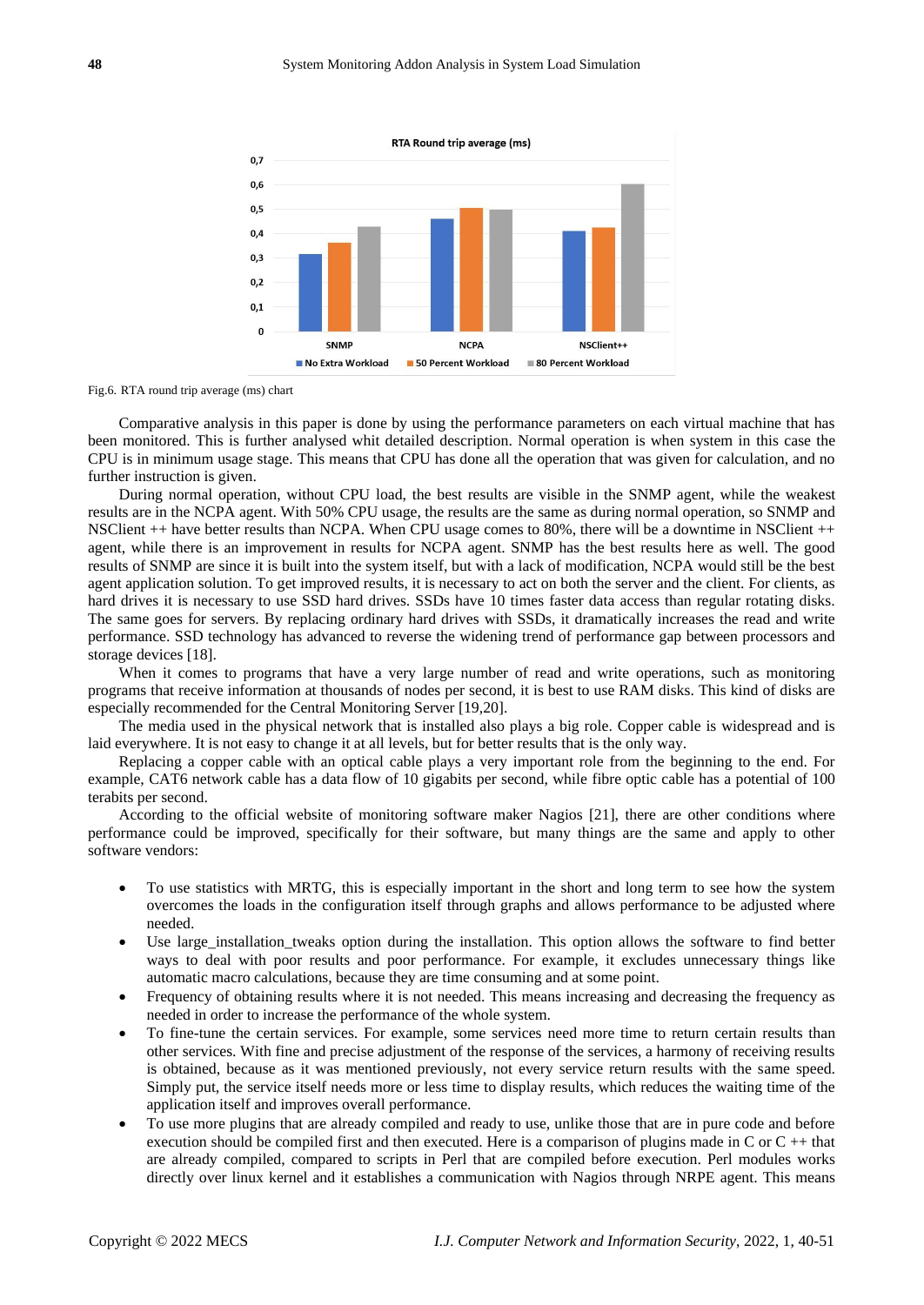that the system itself will need more time, to compile the script first and then execute it. When it comes to thousands of different scripts, the time saved is obvious.

- In case you must use scripts made in Perl, it is necessary to use a compiler inserted in the plugin itself. With this Nagios scripts will not run as external scripts and no time will be wasted calling an external compiler.
- Optimization checks, with scheduled pre-tested checks and the use of non-aggressive checks play a significant role. For example, if you are working on a problem that needs more time to resolve, it is best to optimize the next check of that problem by reducing the number of subsequent checks which in some situations are not needed.

The use of distributed architecture also improves the overall monitoring environment. Nagios Load distribution into several nodes using Fusion. Distributed architecture means the parallel operation of multiple instances of a Nagios server, in order to separate tasks such as monitoring, database entry, and graphing.

This distribution of systems is done on the basis of geographical determinants, for example where the client being monitored is located and which is the closest instance to it. Also, they can then be divided according to the importance of the services being monitored. For example, highly critical points that need to be monitored more often are placed in a group that will be allowed more resources in order to always have enough resources in terms of workload.

The servers that are being reviewed can be separated from the one that sends requests and receives results, in order not to take up resources and additionally burden them. So first the products start working on the same server that sends and receives tasks, a review is made on it and the database itself was located on that server. But when it comes to increasing the number of services and clients that are being monitored increase, these things should slowly start to be allocated to dedicated servers dedicated only to specific tasks.

Start from the server first. Let the server be intended to perform its tasks and then try to free as much resources as possible. Passive checks are performed by the client, and that process do not take up much of the client's resources, but this helps the servers a lot to get rid of unnecessary tasks that would take up the much-needed resources for him.

Instead of the server performing periodic tasks such as sending commands to agents and waiting for a response from them, it would be best for the server to only receive information from agents that are pre-configured which tasks to execute and then to send information to the server. For example, instead of constantly asking the server how much free space there is on a monitored hard drive, the client computer itself can periodically send information to the server about the amount of free space on the hard disk.

Active checks when done on a remote computer need to be done in a rational way. It is true that if frequent checks are made, the condition of a client will be known better and faster. But frequent checks put a strain not only on the system on which they are executed or on the server that sends and receives messages, but also on the entire network in an IT environment that is being monitored.

#### **6. Conclusion**

There is no one-size-fits-all approach for selecting an execution agent and sending information to a server for further processing. The way how is done is always dependent on the environment where the whole system is placed and the hardware characteristics of the entire IT equipment. To optimize the performance of the monitoring system, it is necessary to go step by step and always try which solution will be best for a given environment.

After the analysis made in this paper, it can be concluded that the agents themselves in case of increased use of a resource, in this case the CPU, increase the response time to servers. Knowing this, choosing which monitoring software to use and then which agent to use should be well considered out and tested. The purpose of this paper is not to present the Nagios system and its features, but to show what happens with response time when resources are being shared. The purpose of this paper is to present the characteristics of monitoring systems and to present an analysis of how performance decreases when system is under additional workload.

The work done in this paper clearly shows that any addon take resources on a specific system where is installed. That's why it is always important to choose an adequate addon to suit the purpose. Addon efficiency is very important to be analysed before specific addon is installed. In long run this can have a big impact in the system.

The objective of this paper was to find the best reaction when CPU resources are in use. To get the best optimum accuracy of the readings that are used in tables, top picks are being get into consideration. In our observation of results, it can be concluded that usage of the right addon is very important, as system performances can degrade if non adequate addon is used.

For future work, this can be analysed more deeply, to show how system monitoring tool that can use third party addons can be utilized in best way possible.

#### **References**

[1] Savić, M., Ljubojević, M. and Gajin, S., 2020. A Novel Approach to Client-Side Monitoring of Shared Infrastructures. IEEE Access, 8, pp.44175-44189.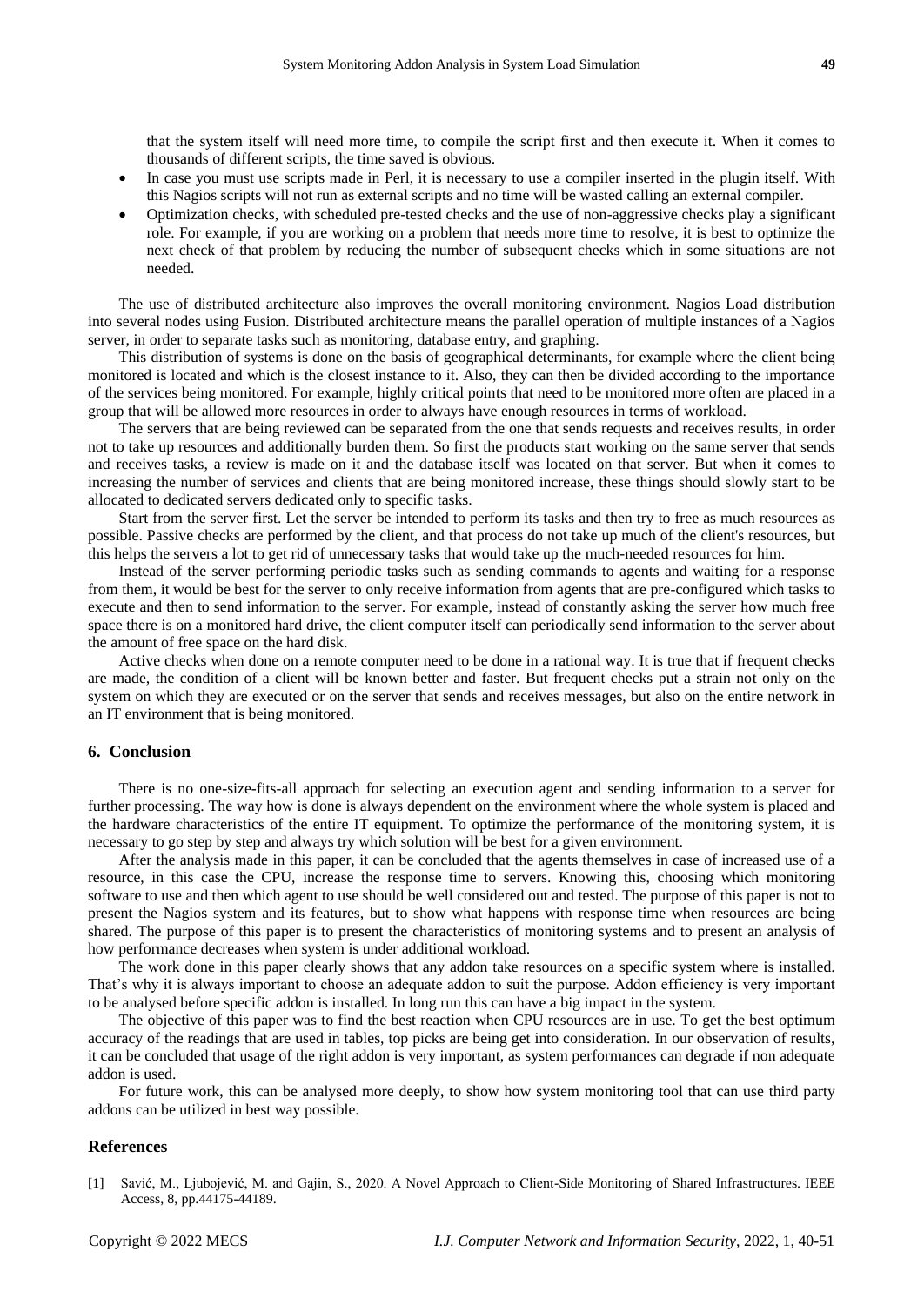- [2] Luchian, E., Docolin, P. and Dobrota, V., 2016, October. Advanced monitoring of the OpenStack NFV infrastructure: A Nagios approach using SNMP. In 2016 12th IEEE International Symposium on Electronics and Telecommunications (ISETC) (pp. 51-54). IEEE.
- [3] Nurwijayanti. KN, Rhekaz Eka Adhytyas, " Garbage Bin Monitoring System Based on the Internet of Things at University Dirgantara Marsekal Suryadarma", International Journal of Education and Management Engineering (IJEME), Vol.11, No.2, pp. 1-12, 2021. DOI: 10.5815/ijeme.2021.02.01
- [4] Kajol R, Akshay Kashyap K, Keerthan Kumar T G," Automated Agricultural Field Analysis and Monitoring System Using IOT", International Journal of Information Engineering and Electronic Business(IJIEEB), Vol.10, No.2, pp. 17-24, 2018. DOI: 10.5815/ijieeb.2018.02.03
- [5] Nalinsak Gnotthivongsa, Huangdongjun, Khamla Non Alinsavath, " Real-time Corresponding and Safety System to Monitor Home Appliances based on the Internet of Things Technology", International Journal of Modern Education and Computer Science(IJMECS), Vol.12, No.2, pp. 1-9, 2020.DOI: 10.5815/ijmecs.2020.02.01
- [6] Renita, J. and Elizabeth, N.E., 2017, March. Network's server monitoring and analysis using Nagios. In 2017 International Conference on Wireless Communications, Signal Processing and Networking (WiSPNET) (pp. 1904-1909). IEEE.
- [7] Mohammad Zubair Khan, " Hybrid Ensemble Learning Technique for Software Defect Prediction ", International Journal of Modern Education and Computer Science(IJMECS), Vol.12, No.1, pp. 1-10, 2020.DOI: 10.5815/ijmecs.2020.01.01
- [8] Rushba Javed, Sidra Anwar, Khadija Bibi, M. Usman Ashraf, Samia Siddique, "Prediction and Monitoring Agents using Weblogs for improved Disaster Recovery in Cloud", International Journal of Information Technology and Computer Science(IJITCS), Vol.11, No.4, pp.9-17, 2019. DOI: 10.5815/ijitcs.2019.04.02
- [9] Umair Ali, Shabib Aftab, Ahmed Iqbal, Zahid Nawaz, Muhammad Salman Bashir, Muhammad Anwaar Saeed, " Software Defect Prediction Using Variant based Ensemble Learning and Feature Selection Techniques", International Journal of Modern Education and Computer Science(IJMECS), Vol.12, No.5, pp. 29-40, 2020.DOI: 10.5815/ijmecs.2020.05.03
- [10] Kocjan, W. and Beltowski, P., 2016. Learning Nagios. Packt Publishing Ltd..
- [11] Maas, M., Andersen, D.G., Isard, M., Javanmard, M.M., McKinley, K.S. and Raffel, C., 2020, March. Learning-based memory allocation for C++ server workloads. In Proceedings of the Twenty-Fifth International Conference on Architectural Support for Programming Languages and Operating Systems (pp. 541-556).
- [12] Garima Rastogi, Rama Sushil,"Performance Analysis of Live and Offline VM Migration Using KVM", International Journal of Modern Education and Computer Science(IJMECS), Vol.8, No.11, pp.50-57, 2016.DOI: 10.5815/ijmecs.2016.11.07
- [13] Fahreza, F. and Rifqi, M., 2020. Nagios Core Optimization By Utilizing Telegram as Notification of Disturbance. Journal of Applied Science, Engineering, Technology, and Education, 2(2), pp.121-135.
- [14] Pei, Z. and Xiaoman, W., 2016. SSD performance analysis and RAID 0 scheme design. Microcomputer & Its Applications.
- [15] Bruschi, G. and Ribeiro, L., 2017. Monitoramento de Serviços de Redes usando SNMP com Nagios e WhatsUp Gold. Caderno de Estudos Tecnológicos, 5(1).
- [16] Enterprises, N., 2017. Nagios.
- [17] Cardoso, A., Teixeira, C.J.V. and Pinto, J.S., 2018. Architecture for highly configurable dashboards for operations monitoring and support. Stud. Inform. Control, 27(3), pp.319-330.
- [18] Wang, J., Park, D., Kee, Y.S., Papakonstantinou, Y. and Swanson, S., 2016, June. Ssd in-storage computing for list intersection. In Proceedings of the 12th International Workshop on Data Management on New Hardware pp. 1-7.
- [19] Baek, S.H. and Park, K.W., 2020. A Durable Hybrid RAM Disk with a Rapid Resilience for Sustainable IoT Devices. Sensors, 20(8), p.2159.
- [20] Scott, N.,2011. "Nagios Conference 2011 Nagios Performance Tuning", pp.11.
- [21] Enterprises Nagios,2016, N. Tuning Nagios For Maximum Performance.

#### **Authors' Profiles**



**Filip Gjorgjevikj** received BSc Degree in Informatics from the "St. Kliment Ohridski" University (UKLO), Faculty of Technical Sciences in 2009. His focus is on computer support and computer system administration. Currently working on MSc in Computer Engineering from AUE-FON University, Faculty of Information and Communication Technology.



**Kire Jakimoski** received his B.Sc. degree in the field of Telecommunications from the Military Academy "Mihailo Apostolski" in Skopje, R. Macedonia in 2002, M.Sc. degree in Electrical Engineering in the field of Telecommunications from the Ss. Cyril and Methodius University in Skopje, R. Macedonia in 2007, and D.Sc. in technical sciences from the Ss. Cyril and Methodius University in Skopje, R. Macedonia in 2013. From 2002 to 2006 he works as an Officer for Telecommunications in the Ministry of Defence in the Republic of Macedonia. From January 2006 to February 2012 he works as an adviser for information security in the INFOSEC Division in the Directorate for Security of Classified Information in Skopje, Republic of Macedonia. From March 2012 he is with the Faculty of Informatics, FON University in Skopje. His research interests include Wireless and Mobile

Networks, Heterogeneous Networks, Computer Networks, Cyber Security, Network Security.